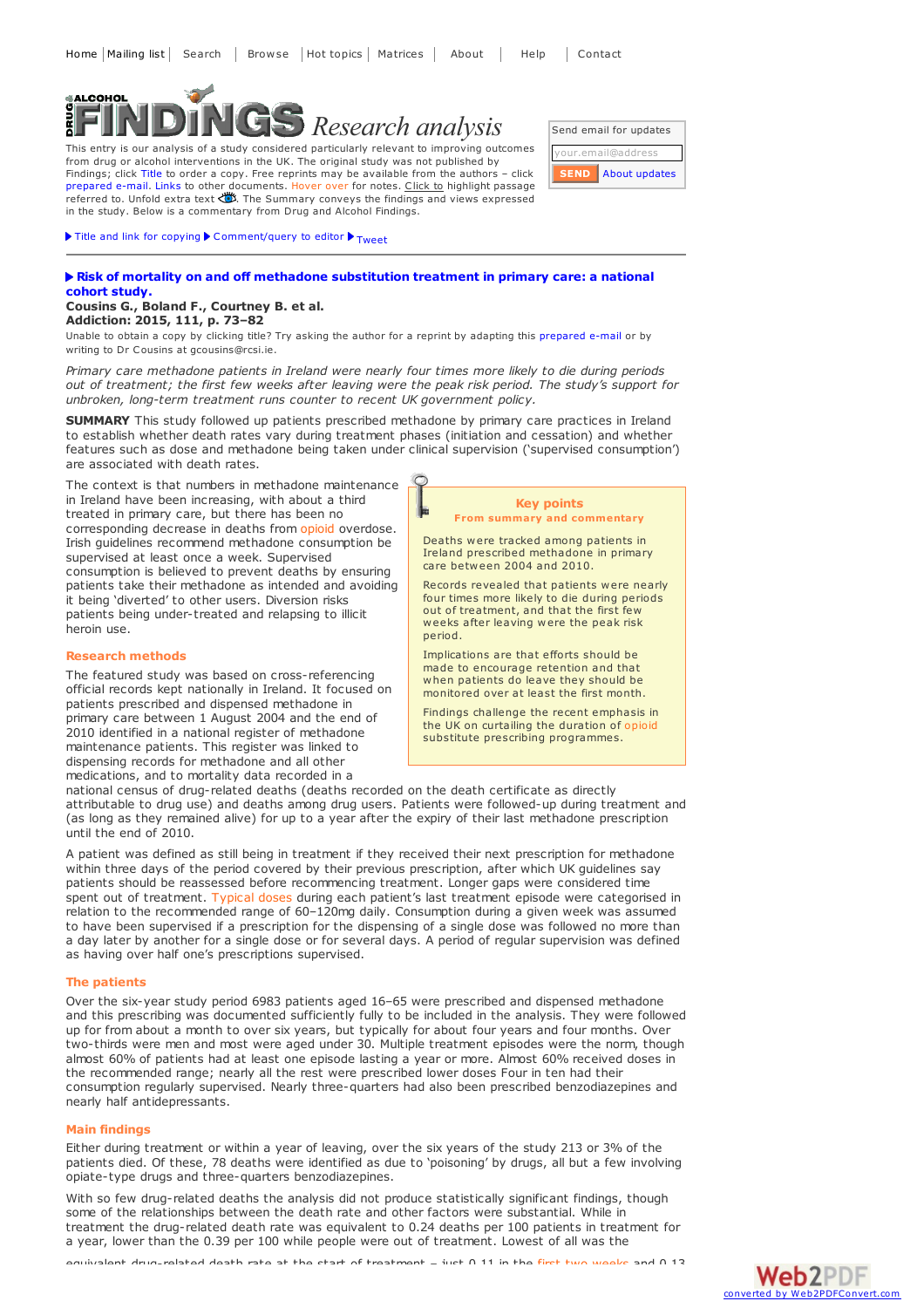equivalent drug-related death rate at the start of treatment – just 0.11 in the first two weeks and 0.13 in the next two, compared to 0.26 during the remaining time in treatment. The death rate peaked in the weeks after leaving treatment, reaching 0.49 in the first fortnight and 1.19 during the next two weeks. Compared to other times in or out of treatment, drug-related deaths were proportionately slightly fewer while patients were not subject to regular supervised consumption. Deaths were also slightly fewer among patients prescribed less than recommended doses.

The above analysis of the 78 deaths recorded as drugrelated was supplemented by one of all 213 deaths, some of which were likely to have been be due to drugtaking even if not recorded as such. With this greater number, some of the relationships between the death rate and other factors were not just substantial, but also statistically significant, so unlikely to have been due to chance variations.

While in treatment the overall death rate was equivalent to an annual toll of 0.51 deaths per 100 patients – after adjusting for other factors, nearly four times lower than the 1.57 during periods out of treatment, a statistically significant difference  $\blacktriangleright$  [chart](#page-1-0). Like drug-related deaths, overall deaths were proportionately fewer – but only slightly and non-significantly – during the first weeks than later in

<span id="page-1-0"></span>

treatment, bottoming at a rate of 0.39 during the second fortnight. Also like drug-related deaths, the overall death rate peaked in the weeks after leaving treatment, reaching 3.46 in the first fortnight and 4.38 during the next two weeks. It then fell to 1.07, still significantly greater than (after adjustments, over twice as great) the death rate after the first four weeks in treatment. Contrary to drug-related deaths, compared to other times in or out of treatment, deaths overall were proportionately slightly and non-significantly fewer while patients were subject to regular supervised consumption. As with drugrelated deaths, dose bore no substantial or significant relationship to the overall death rate, but this was at its lowest among patients prescribed less than recommended doses.

The analysis for overall deaths was re-run assuming that at least a week's break rather than three days indicated a period out of treatment. This made no material difference to the findings.

## **The authors' conclusions**

Similar to previous studies, during treatment and up to a year after leaving, over a third of deaths among methadone patients in primary care in Ireland were identified as related to drug use, mainly involving opiates and benzodiazepines, and deaths were fewer while patients were in treatment and peaked shortly after leaving.

Unlike previous studies, there was no evidence of an elevated risk of death when starting treatment compared to later treatment periods, nor that regular supervised consumption prevented deaths. Both findings may have been due to inadequate sample size or other factors. Patients in this study may have been transferring between specialist treatment and primary care rather than starting or leaving treatment as such, perhaps accounting for no treatment-entry spike in deaths, and supervised consumption may have been enforced due to the patient's instability, obscuring any restraining influence on the death rate.

Implications are that efforts should be made to encourage retention in treatment in primary care; up to a year after leaving, patients are almost four times as likely to die as when in treatment. When patients do leave, especially over the first month monitoring and follow-up should be considered. Further research is needed to determine the optimal duration and frequency of supervised consumption. Longterm supervision of stable patients may prevent them normalising their lives and lead them (see for example this British [randomised](http://findings.org.uk/PHP/dl.php?file=Holland_R_2.txt&s=eb) trial) to drop out of treatment, even if it also helps prevent illegal drug use during treatment.

The fact that so many patients were also being prescribed benzodiazepines is <sup>a</sup> concern; these drugs may have contributed to over three-quarters of the drug-related deaths. Such prescribing may reflect a valid need for treatment of anxiety disorders, but may also be a sign of benzodiazepine misuse or of the maintenance treatment of benzodiazepine dependence.

It is important to remember that studies of this kind can only tease out links between variables, not establish that these represent cause and effect; the possibility remains that other factors account for the relationships. However, data linkage studies such as this are an essential means of evaluating the protective effects of treatment. Compared to controlled studies, they allow for larger samples, longer follow-up, and detailed prescribing, monitoring and management information over time.

**FINDINGS COMMENTARY** This important study adds to evidence that users of heroin or other opiate-type drugs who are considered suitable for substitute prescribing, and who seek or at least accept this treatment, are likely to live longer if it is made available than if it is not. Across relevant studies from around the world, when [opioid-dependent](http://dx.doi.org/10.1111/j.1360-0443.2010.03140.x) adults are in a substitute prescribing programme they are less than half as likely to die as when not in treatment. The longer patients remain in these programmes, the greater the life-expectancy dividend. The first few weeks after leaving are especially fraught as patients relapse to or increase their opiate use while beyond addiction-related medical care.

These conclusions might be challenged if the kind of people with (at least at that time of their lives) the resources and support which enable them to stick with treatment would in any event have been at lower risk than less promising patients. That may account for part of the apparent life-saving dividend, but from other studies [\(1](http://findings.org.uk/PHP/dl.php?file=Mattick_RP_2.txt&s=eb) [2](http://findings.org.uk/PHP/dl.php?file=Best_D_17.pdf&s=eb) [3](http://findings.org.uk/PHP/dl.php?file=nug_11_2.pdf&s=eb) [4](http://findings.org.uk/PHP/dl.php?file=Clausen_T_1.txt&s=eb)) we know it is not the whole story; substitute prescribing does have a real life-saving impact.

Health benefits are one of the main reasons why the World Health Organization has [given](http://www.findings.org.uk/PHP/dl.php?file=WHO_5.txt&s=eb) unequivocal backing to methadone and other forms of long term maintenance treatments as the prime modality for treating dependence on heroin and allied drugs, and why in 2005 it [recognised](http://whqlibdoc.who.int/hq/2011/a95053_eng.pdf) methadone and buprenorphine as "essential medicines".

As detailed below, the implications of the featured study run [counter](#page-2-0) to the preference among senior figures in the UK government for methadone prescribing to be short-term, positions held despite relatively strong evidence of the health and other benefits of extended treatment from a US [randomised](#page-3-0) trial, and from a UK study very similar to the featured study. Evidence is one part of the decision-

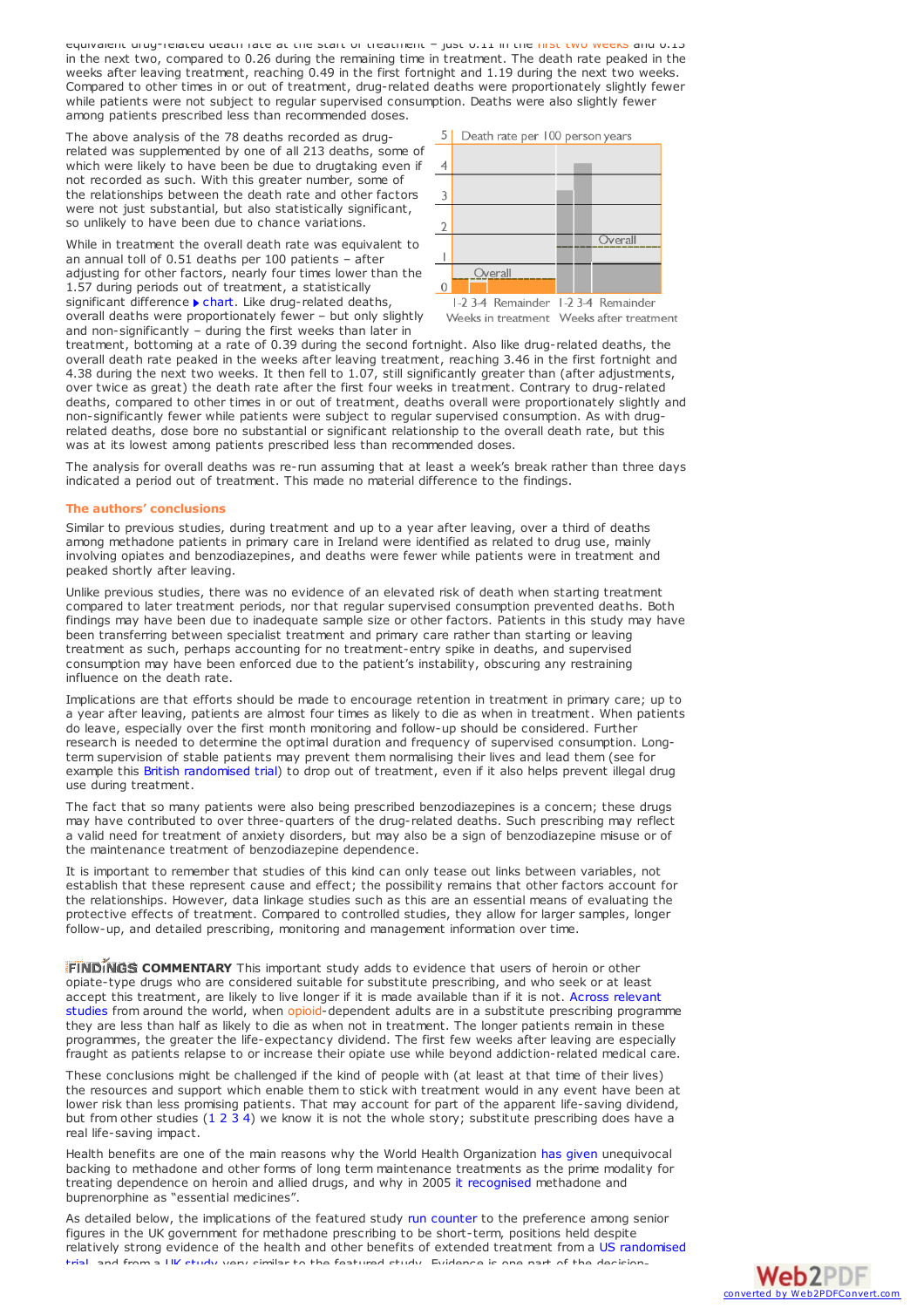trial, and from <sup>a</sup> UK [study](#page-2-1) very similar to the featured study. Evidence is one part of the decision- making equation, but how strongly that evidence weighs in the balance is <sup>a</sup> matter of values; as discussed below, [some](#page-3-1) see more deaths as worth the prospect of more revitalised lives. Both the Irish and the UK study found a greatly [elevated](#page-3-2) death rate in the weeks after leaving treatment, the reasons for which are unclear, as is why the Irish study found supervised [consumption](#page-4-0) unrelated to the death rate. Before addressing those issues in more detail, it is important to [acknowledge](#page-2-2) the main limitations of the featured study.

# <span id="page-2-2"></span>**Restricted to patients and to primary care**

Though relevant to the survival of people in methadone treatment, the featured study does not add to our knowledge of arguably the more critical question of whether deaths overall of patients *and* nonpatients are increased or decreased by widespread methadone maintenance programmes. Other reports have highlighted deaths among non-patients who have obtained methadone on the illicit market. Whether lives are on balance saved depends  $(1\ 2)$  $(1\ 2)$  $(1\ 2)$  $(1\ 2)$  on achieving the right balance between access and control, flexibility and regulation. Get this right, and methadone and buprenorphine programmes make the greatest known [contribution](http://dx.doi.org/10.3109/10826089609045806) to reducing opiate-related deaths. Get this wrong, and deaths due to diverted medication, among patients unable to access the programme, who continue to use illegal drugs due to inadequate doses, whose induction on to methadone has not been sufficiently well monitored, or who have been forced out or deterred by expense, onerous requirements, or unrealistic expectations of compliance and progress, can all become a concern.

Another important limitation of the featured study is its restriction to primary care. Patients may not have been typical of the entire Irish caseload in treatment at specialist clinics as well as in primary care, and they may have entered and left primary care not from/to no treatment, but from/to the same treatment conducted in another setting. The most likely transition was from specialist clinics to primary care after patients have been stabilised and dose levels established, possibly accounting for the failure to find that the normally risky first few weeks of methadone treatment [\(1](http://findings.org.uk/PHP/dl.php?file=nug_3_1.pdf&s=eb) [2](http://dx.doi.org/10.1046/j.1360-0443.2002.00179.x) [3](http://dx.doi.org/10.1016/j.drugalcdep.2009.05.021) [4](http://findings.org.uk/PHP/dl.php?file=Cornish_R_1.txt&s=eb)) was associated with an elevated death rate.

Transition from primary care to a specialist clinic seems less likely. Leaving primary care treatment probably represented leaving treatment altogether, helping explain the greatly elevated death rate. Had the rate in the first four weeks been extended over a year, it would have meant 4 in every 100 former patients dying. Whether the deaths were actually *caused* by leaving treatment cannot be established; perhaps patients left precisely because their lives had become destabilised, or they wanted to return to regular injecting of illegally obtained opiates despite the risks. But other studies in which treatment has been denied or leaving forced on patients ([1](http://findings.org.uk/PHP/dl.php?file=ACMD_10.txt&s=eb) [2](http://findings.org.uk/PHP/dl.php?file=Skeie_I_1.txt&s=eb) [3](http://dx.doi.org/10.1111/j.1600-0447.1990.tb03057.x) [4](http://dx.doi.org/10.3109/10826089809059353)) suggest that the shield offered by methadone, and perhaps too the associated frequent medical contact, is an active ingredient in avoiding preventable deaths.

Another limitation of the study is the one-year post-treatment cut off, making it impossible to establish whether the post-treatment death rate trended down as former patients developed lives free of both risky substance use and of addiction treatment.

# <span id="page-2-1"></span>**Corresponding UK study produces results similar to Irish study**

A UK [study](http://findings.org.uk/PHP/dl.php?file=Cornish_R_1.txt&s=eb) very similar to the featured study also produced similar results. It drew on a large database of records of about 3.5 million patients attending over 460 general practices. With minor exceptions, the researchers analysed records of all patients with a diagnosis of substance misuse who had been prescribed methadone or buprenorphine between 1990 and 2005, tracking their fate through prescription records until the end of this period or until they left the practice. Patients who left treatment were tracked until a year after the expiry of their last prescription. Only overall deaths were analysed, not specifically drug-related deaths.

After adjusting for other factors, the death rate while out of treatment was over twice as high (229%) as in treatment. Compared to the general population of the same sex and age range, while in treatment patients were about five times more likely to die, but while out of treatment, nearly 11 times more likely.

Safest of all was being in treatment after the first four weeks, when patients have had time to stabilise their lives and their dose of substitute medication  $\blacktriangleright$  [chart.](#page-2-3) Most risky of all was the four weeks after leaving treatment, when the death rate was 8–9 times higher than after the first four weeks of treatment. After patients had survived nearly <sup>a</sup> month out of treatment, the death rate plummeted, but remained nearly twice as high as during the 'stabilised' treatment period. Unlike the featured study, the death rate was also elevated during the first four weeks of treatment, when doctors and patients may have been feeling their way towards a safe but effective dose, and some patients may not yet have adjusted to life without heroin.

<span id="page-2-3"></span>

Weeks in treatment Weeks after treatment

Treatment durations longer than nine months were associated with at least a 50-50 chance that treatment

saved lives, rising to a better than 8 in 10 chance after around a year and to virtual certainty after another four months, a level sustained at least up to nearly two years of treatment.

One in ten methadone treatments but nearly half on buprenorphine ended with a presumed attempt to ease treatment exit by gradually reducing doses to very low levels, but this made no significant difference to the excess mortality in the four weeks after leaving treatment.

Fed in to a simulation model for the UK, this data led to the [estimate](http://dx.doi.org/10.1093/pubmed/fdr055) that shortening an average nine month treatment episode to six would cause 10% more deaths, while extending it to 12 months would lead to a 5% decrease.

## <span id="page-2-0"></span>**Implications contrary to UK government policy**

The main implication of both studies – the life-preserving importance of unbroken, long-term treatment – runs directly counter to the attempts of the UK [government](http://findings.org.uk/PHP/dl.php?file=ACMD_10.txt&s=eb) to gain expert endorsement for setting time limits to opioid substitute prescribing programmes, among which methadone maintenance inates in the UK as in Ireland. In turn this position reflects the longstanding

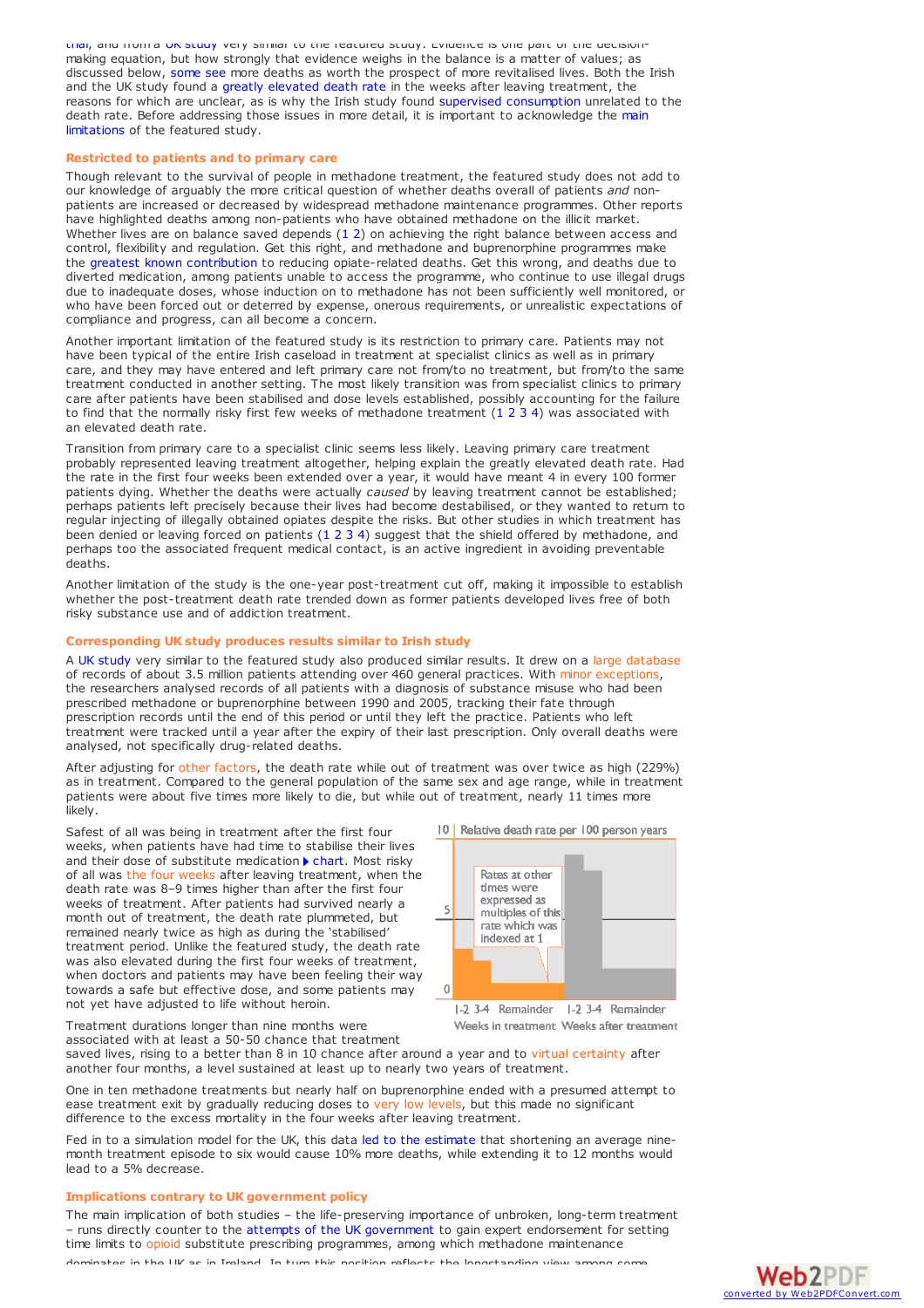dominates in the UK as in Ireland. In turn this position reflects the longstanding view among some senior figures in the current government that rather than being a treatment for addiction, methadone maintenance "perpetuates addiction and dependency".

That view was expressed in July 2007 when in opposition David Cameron's 'New' Conservatives released the [fruits](http://www.centreforsocialjustice.org.uk/publications/breakthrough-britain-addictions) of their addictions policy think tank. A similar view was even more trenchantly expressed in Conservative Party policy in the run up to the May 2010 election, which saw methadone maintenance as "drug dependency courtesy of the state", a view which can be seen as translating into addictions treatment policy the Conservatives' determination to reduce dependence on the state in the form of welfare benefits.

Most prominently, in 2012 the same sentiment featured in the coalition government's policy document *Putting Full [Recovery](https://www.gov.uk/government/publications/putting-full-recovery-first-the-recovery-roadmap) First*, presented as "the Government's roadmap for building a new treatment system based on recovery". Signed by the chair of the Inter-Ministerial Group on Drugs and seemingly endorsed by major departments of state including the Cabinet Office, the document promised to bring "an urgent end to the current drift of far too many people into indefinite maintenance, which is a replacement of one dependency with another".

*Putting Full Recovery First* was a precursor to repeated challenges made to expert advisers to consider and re-consider the evidence for time-limiting methadone prescribing, some of which were [recalled](https://drinkanddrugsnews.com/the-main-man/) in 2013 by Paul Hayes, former head of England's National Treatment Agency for Substance Misuse: "There's still an appetite in bits of government to re-ask the question about time-limited methadone ... which in my time they asked four times and always got the same answer. They keep hoping they'll finally find someone to tell them what they want to hear, but the evidence remains the evidence."

The latest public challenge came in 2014 when the Government asked its official advisers on drug policy on the Advisory Council on the Misuse of Drugs "whether the evidence supports the case for timelimiting opioid substitution therapy". The resulting [rejection](http://findings.org.uk/PHP/dl.php?file=ACMD_10.txt&s=eb) was the most explicit to surface from an official body. Not only did the Council's report foresee negative health and crime consequences from time limits or otherwise curtailing prescribing, but it turned the tables by arguing that far from being in treatment too long, generally patients in England were there too short a time, and that rather than restricting access to maintenance, access should be widened. In this they echoed the comments of US recovery 'guru' William White for a [Scottish](http://findings.org.uk/PHP/dl.php?file=DSDC_2.txt&s=eb) report which, as in the UK as a whole, had responded to government concerns over the role of methadone in recovery: "In the US, there are periodic moral panics about the idea of patients being on methadone for prolonged periods – an image that obscures the real problem which is that most patients are not on methadone long enough, eg, high rates of early drop-out, administrative discharge and rapid resumption of opioid addiction.

Revealing the depth of opposition to maintenance in some quarters of government, the Advisory Council's report drew the ire of Iain Duncan Smith, leader of the Department for Work and Pensions, who publicly [accused](http://www.telegraph.co.uk/news/politics/conservative/11233664/Now-fight-the-methadone-industry-that-keeps-addicts-hooked-says-Iain-Duncan-Smith.html) advisers appointed by his own government of "providing cover for perpetuating drug addiction in the UK".

Drug and Alcohol Findings has traced the recent history of opposition to [maintenance](http://www.findings.org.uk/PHP/dl.php?file=hot_subst_UK.hot&s=eb) in Britain in a hot topic entry, which dates the current debate back to the mid-2000s and the then Labour government's concern to contain costs and free up treatment slots by getting patients to the point where they could leave treatment, partially reversing the previous emphasis on retention.

### <span id="page-3-0"></span>**Rare randomised trial finds maintenance cost-effective lifesaver**

The Effectiveness Bank's [analysis](http://findings.org.uk/PHP/dl.php?file=ACMD_10.txt&s=eb) of the Advisory Council's report recounts the "strong" evidence the experts found that "time-limiting opioid substitution therapy would increase the rate of overdose deaths" and have other negative consequences.

Among this corpus, randomised trials have been rare. The most relevant to current British policy was conducted in the 1990s in the USA. It can be seen as having tested a time-limited methadone stabilisation programme acting as a preparation for detoxification – the preferred approach among leading government figures – against something more like extended methadone maintenance. The implications of its findings have been explored in the Effectiveness Bank's Drug [Treatment](http://findings.org.uk/PHP/dl.php?file=Matrix/Drugs/A3.htm&s=eb&format=open#highlighted) Matrix and in an Effectiveness Bank [research](http://findings.org.uk/PHP/dl.php?file=nug_11_2.pdf) analysis. Reports on both the [original](http://doctordeluca.com/Library/DetoxEngage/MethadoneVsDetoxRCT2K.pdf) trial and on a [cost-effectiveness](http://escholarship.org/uc/item/2p97h3rx.pdf) analysis are freely available. As detailed below (unfold [supplementary](javascript:;) text  $\bullet$ ), these showed that compared to post-detoxification patients, patients in the other arm of the trial who were still being maintained used illicit opiates less often, had fewer legal complications, and were at lower risk of blood-<br>borne diseas methadone's holding power – both its strength as a treatment and the source of its condemnation.

<span id="page-3-1"></span>The researchers' verdict was pointed: "[no] support for diverting resources from methadone maintenance to long-term detoxification, no matter how ideologically attractive the notion of <sup>a</sup> timelimited treatment for opioid abusers." For many the bottom-line argument for maintenance would have been the study's estimate that relative to detoxification, it will have saved lives. That, however, takes us into the domain of values – of what matters most. For [some](http://drinkanddrugsnews.com/wp-content/uploads/2014/11/DDN1114_web.pdf) informed UK observers the lifesaving argument is a clincher, but for [others](https://drinkanddrugsnews.com/recovery-and-drug-treatment/), "Leaving the protection of methadone maintenance treatment may increase the risk of death. But it might also be the way to a brand new life beyond your wildest dreams, where you find jobs, homes and friends." The prospect – even the certainty – of more deaths may not convince those who feel a life tied to a methadone clinic to daily swallow the drug in front of staff and submit to observed urine tests, yielding control of significant parts of your life, is not the best of lives. It can be countered that being precipitated back on the streets to fund and obtain illicit heroin is not much of a life either, and much more dangerous. But a proportion of former patients will swim rather than sink – and for some on the banks, the sight of those recovered swimmers leaving methadone and addiction behind is worth the loss of others.

#### <span id="page-3-2"></span>**Why was leaving treatment so risky?**

In both the Irish and UK studies, the most worrying finding was the greatly elevated death rate immediately after leaving treatment. The UK study was unable to distinguish between 'overdose' deaths known to have been drug-related versus other deaths, but the featured Irish study could. In that study the overdose death rate was relatively high in the four weeks after leaving treatment, but these eight deaths were less than a fifth of all 44 deaths during that period. The implication is that overdoses and other deaths recognised for the purposes of the death certificate as directly due to drug use were not the major reason for the spike in deaths after leaving treatment.

Focusing on the overdose deaths, among patients who left treatment after dose reductions one